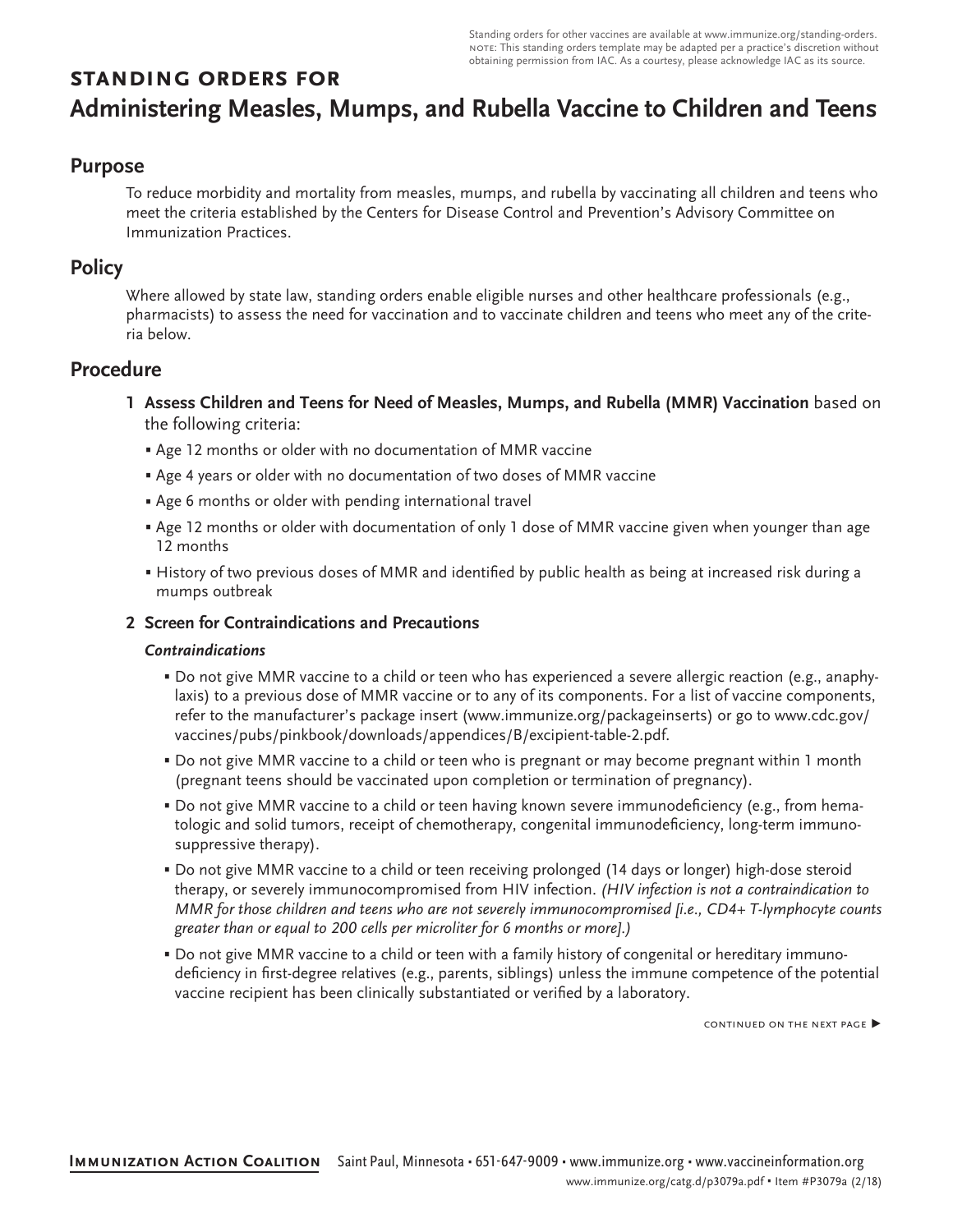#### *Precautions*

- Moderate or severe acute illness with or without fever
- History of recent (within the past 11 months) receipt of antibody-containing blood product (specific interval depends on product)
- History of thrombocytopenia or thrombocytopenic purpura
- Need for tuberculin skin testing (TST) or interferon-gamma release assay (IGRA) testing. If active tuberculosis is suspected, MMR should be delayed. Measles vaccination might suppress tuberculin reactivity temporarily. The TST should be administered either any time before, simultaneously with, or at least 4–6 weeks after the measles-containing vaccine (e.g., MMR, MMRV).

### **3 Provide Vaccine Information Statements**

Provide all patients with a copy of the most current federal Vaccine Information Statement (VIS). Provide non-English speaking patients with a copy of the VIS in their native language, if one is available and desired; these can be found at [www.immunize.org/vis](http://www.immunize.org/vis). (For information about how to document that the VIS was given, see section 6 titled "Document Vaccination.")

#### **4 Prepare to Administer Vaccine**

Choose the needle gauge, needle length, and injection site according to the following chart:

| <b>NEEDLE GAUGE</b> | <b>NEEDLE LENGTH</b> | <b>INJECTION SITE</b>                                                        |
|---------------------|----------------------|------------------------------------------------------------------------------|
| $23 - 25$           | 5/8"                 | Fatty tissue over triceps or fatty tissue<br>over anterolateral thigh muscle |

**5 Administer Measles, Mumps, and Rubella Vaccine (MMR),** 0.5 mL, via the subcutaneous (Subcut) route, according to the following criteria and schedule:

| <b>HISTORY OF PREVIOUS MMR VACCINATION</b>                                                                    | <b>AGE GROUP</b>     | <b>SCHEDULE FOR ADMINISTRATION OF MMR VACCINE</b>  |
|---------------------------------------------------------------------------------------------------------------|----------------------|----------------------------------------------------|
| 0 documented doses, or none known                                                                             | 12 months to 4 years | Give dose #1.                                      |
| 0 documented doses, or none known                                                                             | 4 years and older    | Give dose #1. Give dose #2 at least 4 weeks later. |
| 1 previous dose given before age 12 months                                                                    | 12 months and older  | Give dose #1. Give dose #2 at least 4 weeks later. |
| 1 previous dose of MMR given at age 12<br>months or older                                                     | 4 years and older    | Give dose #2 at least 4 weeks after dose #1.       |
| 2 previous doses of MMR and identified by<br>public health to be at increased risk during a<br>mumps outbreak | Any age              | Give dose #3 at least 4 weeks after dose #2        |

#### **6 Document Vaccination**

Document each patient's vaccine administration information and follow up in the following places:

*Medical record:* Document the date the vaccine was administered, the manufacturer and lot number, the vaccination site and route, and the name and title of the person administering the vaccine. You must also document, in the patient's medical record or office log, the publication date of the VIS and the date it was given to the patient. Note that medical records/charts should be documented and retained in accordance with applicable state laws and regulations. If vaccine was not administered, record the reason(s) for non-receipt of the vaccine (e.g., medical contraindication, patient refusal). Offer this vaccine at the next visit.

continued on the next page ▶